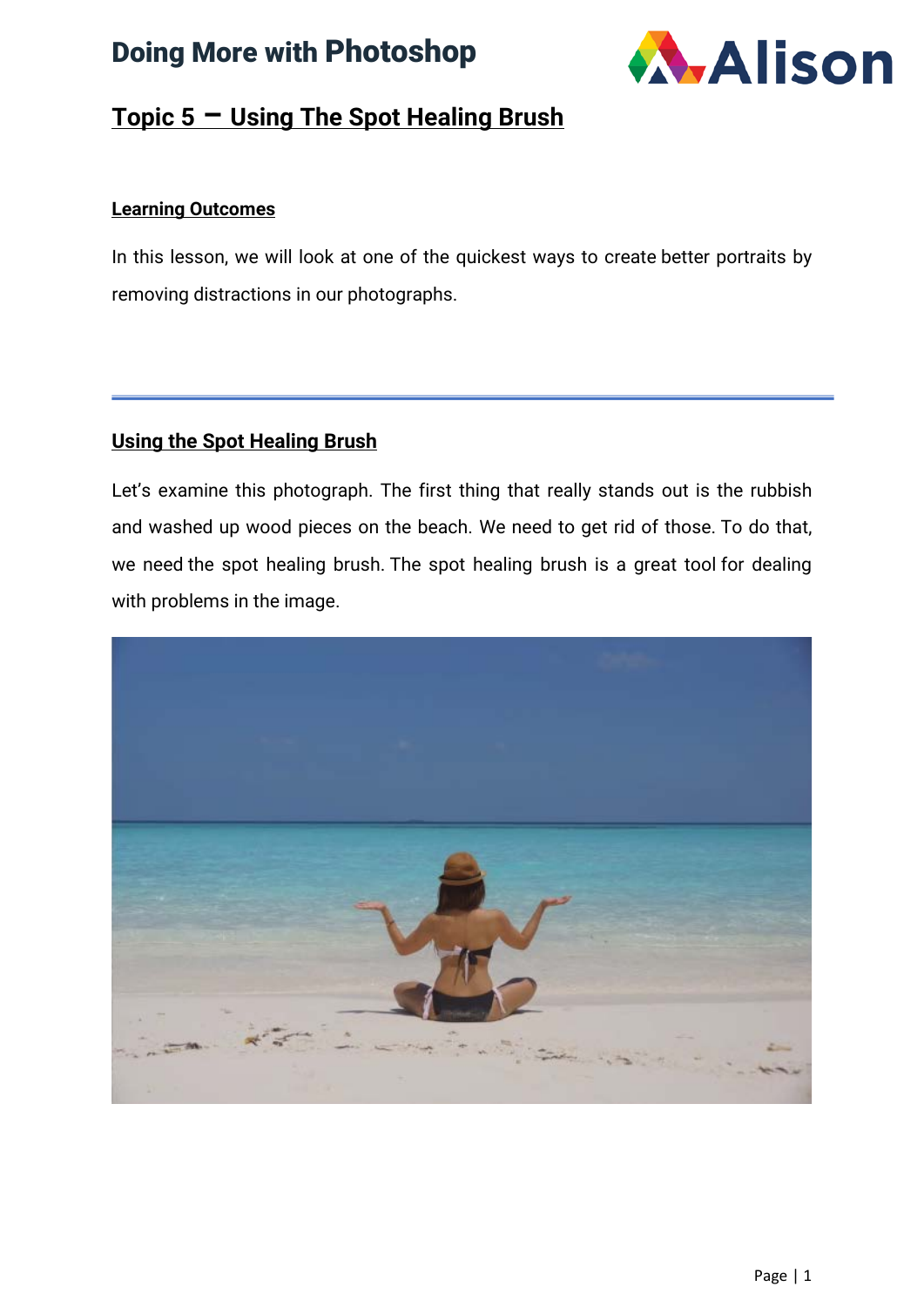When it comes to retouching, often you want to do your retouching work on a separate layer. This gives you flexibility in case you make a mistake or you want to undo something that you've done by mistake. To create a separate layer, click on the new layer icon, then double click the layer name, let's call this one spot clean.

Now, let's pick the spot healing brush. In the options bar, it's important that you turn on this option to sample all layers. This allows us to do the retouching on the layer above. So, we have created a new layer, and we have renamed it. Now, we have selected the spot healing brush, and we've turned sample all layers on, which, is very important. At the moment, our brush size is a bit big for removing the distractions that we have on the sand. We should make the brush smaller by tapping the left bracket key.



You can also simply press and hold that left bracket key, and this allows you to make your brush size smaller. Okay, when you begin cleaning up distractions, generally, you should begin with the bigger objects. In addition, it greatly helps if move around the photograph so that you're not just retouching one area and ignoring other areas. This will stand out in your final product and you don't want that. Remember, the best photoshop work is often the unnoticeable subtle changes or adjustments.

Let's zoom in a little bit by pressing Command + plus sign, or CTRL and the plus sign for Windows users. You can tap the left bracket key, in order to make our brush smaller. This is a portrait, so we want to create an image which has doesn't have any distracting features in the foreground. This woman should be the centre of attention. We want to create an image which draws the viewer into her, rather than anything else in the frame.

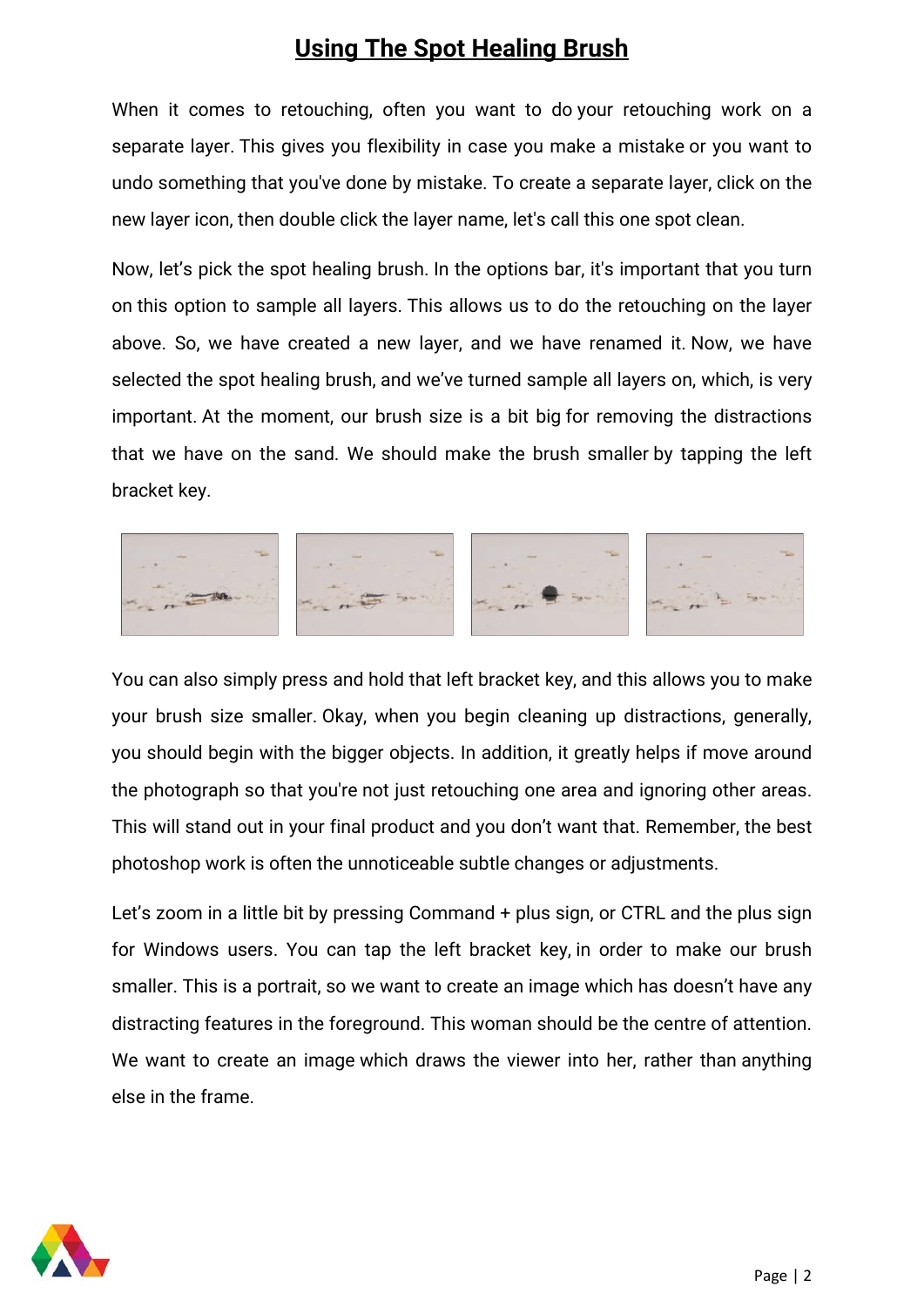So, you can see here with the spot healing brush, it isn't only just for clicking on those little problems. Sometimes we're going to click and drag over a large area.



You can see here that without a lot of effort, we have been able to achieve professional-level results over a very short period of time. That's what this tool does for you. It allows you to decide what you want to be the main focus and it really makes your work look good. The area that we've retouched away is practically seamless and it looks much cleaner. There may be a few other minor things to remove, but we're very close to being finished. Let's just take one or two more seconds to remove anything that is bothering us.

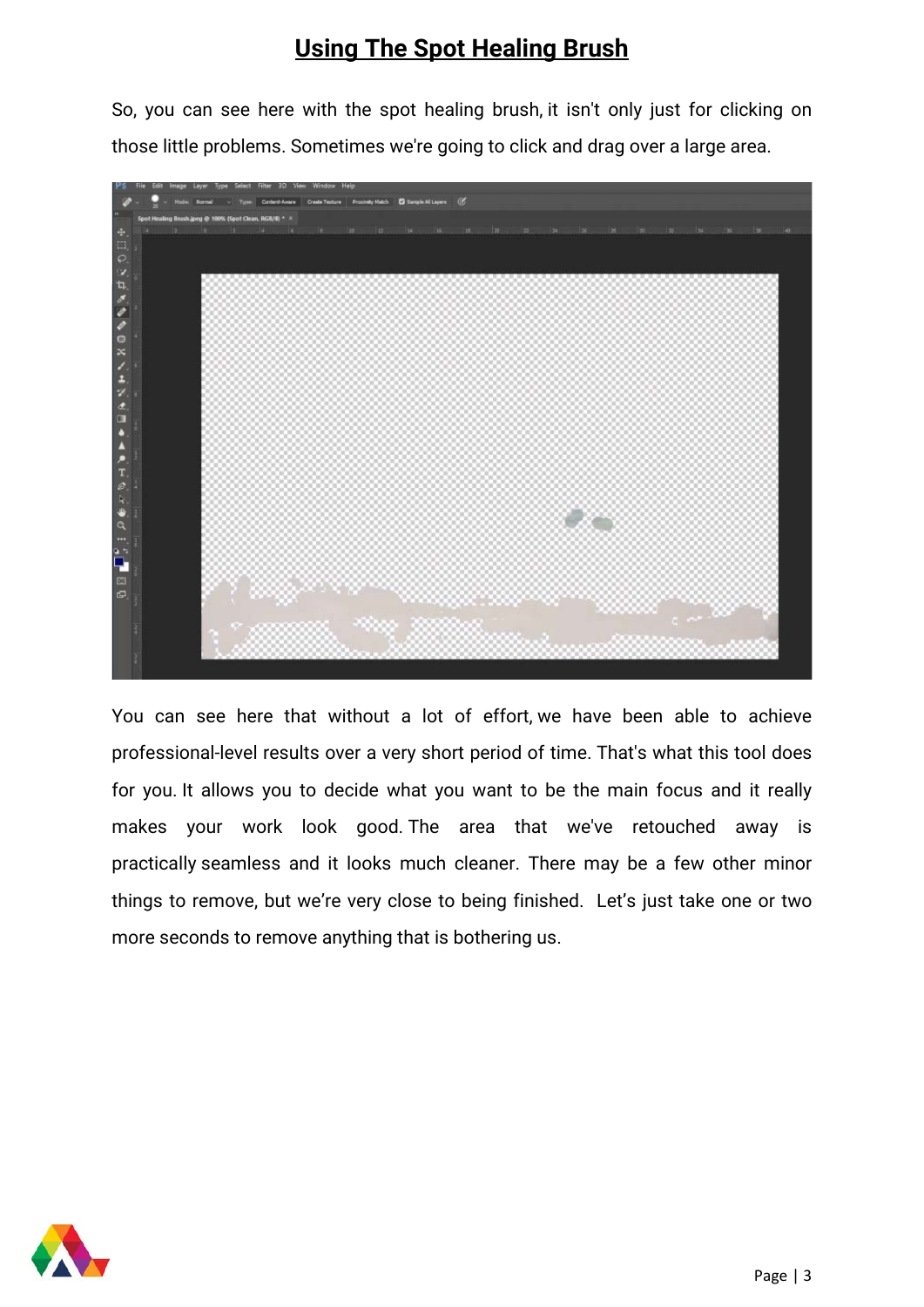Let's zoom out and take a look at what we've done so far. This is where we evaluate the magic. If we turn off the visibility of the background layer, you can see all of the retouchings that we have done on a separate layer, the layer above. Now, turn on the visibility of the background layer, and we can experience the before and after. This is very useful because it can help us identify if we have missed anything.